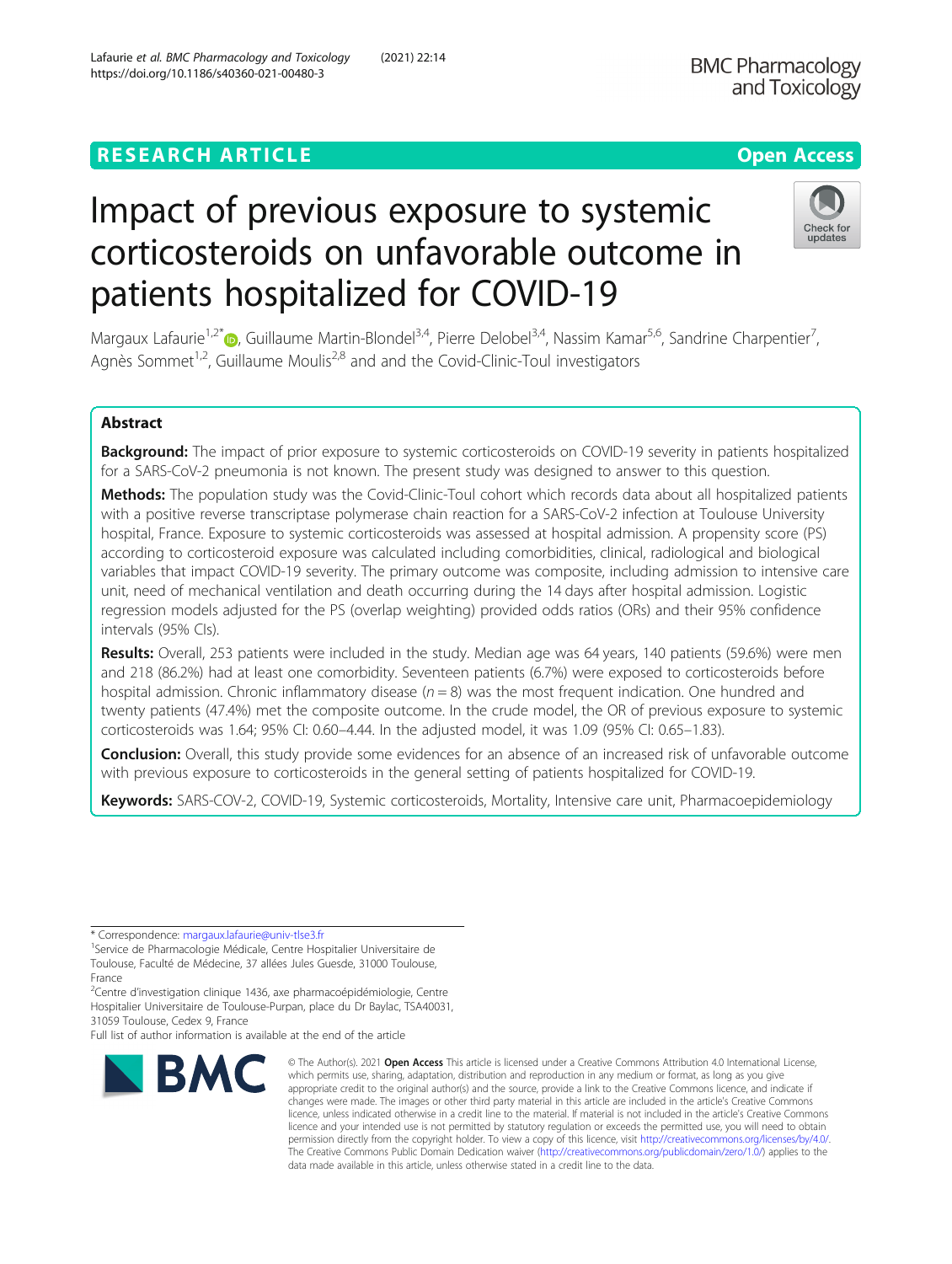# Background

Corticosteroid-based therapy is used to treat patients with severe coronavirus disease 2019 (COVID-19) to reduce inflammatory lung injury, notably when a major cytokine reaction is responsible for clinical worsening [[1](#page-5-0)–[4\]](#page-5-0). A recent prospective meta-analysis of clinical trials conducted by the World Health Organization (WHO) Rapid Evidence Appraisal for COVID-19 Therapies (REACT) Working Group showed that administration of systemic corticosteroids in critically ill patients with COVID-19, compared with usual care or placebo, was associated with lower 28-day all-cause mortality [\[5](#page-5-0)]. Moreover, exposure to systemic corticosteroids before COVID-19, responsible for immunosuppression, has been hypothesized to be associated with severe forms of COVID-19. Systemic exposure to corticosteroids has been associated with an increased risk of hospitalization in patients with rheumatic diseases (≥10 mg/day in prednisone-equivalent dosage, OR: 2.05; 95% CI: 1.06– 3.96) [[6\]](#page-5-0). A major increased risk of severe COVID-19 (defined by admission in intensive care unit – ICU, need of mechanical ventilation or death) was found in patients with chronic inflammatory bowel disease (OR: 6.9; 95% CI: 2.3–20.5) [\[7\]](#page-5-0). These studies were focused on patients with some autoimmune diseases and were not adjusted for clinical, biological and radiological markers of COVID-19 severity. The impact of previous exposure to corticosteroids in the general setting of patients hospitalized for COVID-19 is unknown.

We aimed to assess the impact of prior exposure to systemic corticosteroids on COVID-19 severity in patients hospitalized for reverse transcriptase polymerase chain reaction (RT-PCR)-proven SARS-CoV-2 infection.

# Methods

#### Study population

The study was conducted within the Covid-Clinic-Toul cohort which records data about all hospitalized patients with a positive RT-PCR for a SARS-CoV-2 infection at Toulouse University hospital, France [\[8](#page-5-0), [9\]](#page-5-0). This cohort has been approved by institutional review board (n°RnIPH 2020–31), in accordance with French law. All patients, or their representatives, were informed by a letter given at admission to hospital and/or sent to their place of residency. Exclusion criterion was opposition to data collection. We selected the patients included up to April 20, 2020 and with a chest computed tomography (CT) scan at admission. Patients from April 1st were prospectively included.

# Exposure

Exposure to systemic corticosteroid at hospital admission was assessed by physicians and then extracted from electronic medical records. Drug, dosage, duration of use (categorized as short-term exposure for  $\langle 7 \rangle$  days vs  $\ge$ 7 days) and indication were described.

#### **Outcome**

The primary outcome was composite, including admission to ICU, need of mechanical ventilation and death occurring during the 14 days after hospital admission.

# Covariables

The following variables were assessed at hospital admission: age ( $\geq 65$  years vs. < 65 years), sex, presence of hypertension, cardiovascular disease, cerebrovascular disease, chronic pulmonary disease, chronic liver disease, chronic kidney disease, diabetes, cancer, overweight, immunosuppression (excluding exposure to corticosteroids), oxygen saturation ≤ 92% or need of oxygen therapy, lymphopenia  $\langle$  ( $\angle$  1.5  $\times$  109/L), thrombocytopenia (< $150 \times 109$ /L), C-reactive protein ( $\geq 50$ mg/L vs. < 50 mg/L), extension of ground glass opacities at chest CT-scan categorized by absence or mild involvement (< 25% of lung parenchyma) vs. moderate to critical involvement (≥25%).

#### Statistical analyses

For descriptive analyses, continuous variables were expressed by mean and standard deviation or median and interquartile range (IQR) depending on their distribution, and categorical variables by percentages. For comparatives analyses, multiple imputation  $(n = 5)$  was used to handle missing values [\[10](#page-5-0)]. A propensity score (PS) was calculated based on the covariables listed above [[11\]](#page-5-0). Analyses were conducted using logistic regression models and were adjusted with overlap weighting (OW) on the PS, providing odds ratios (ORs) and their 95% confidence intervals (95% CIs) [\[12\]](#page-5-0). OW allows adjustment in population with large differences in covariables, by emphasizing the target population with the most overlap in observed characteristics between exposed and unexposed patients, and down-weighting the tails units. Exposed patients were weighted by the probability of not receiving corticosteroids (1 − PS) and unexposed patients were weighted by the probability of receiving corticosteroids (PS) [\[13](#page-5-0)]. Statistical analyses were performed using SAS V9.4™ (SAS institute, Cary, NC, USA).

# Results

#### Study population

Overall, 253 patients were included in the study. Characteristics of the patients are presented in Table [1](#page-2-0). Median age was 64 years (IQR: 54–76), 140 patients (59.6%) were men, and 218 (86.2%) presented at least one comorbidity. The median duration of symptoms at the time of admission to hospital was 7 days (IQR: 4–10).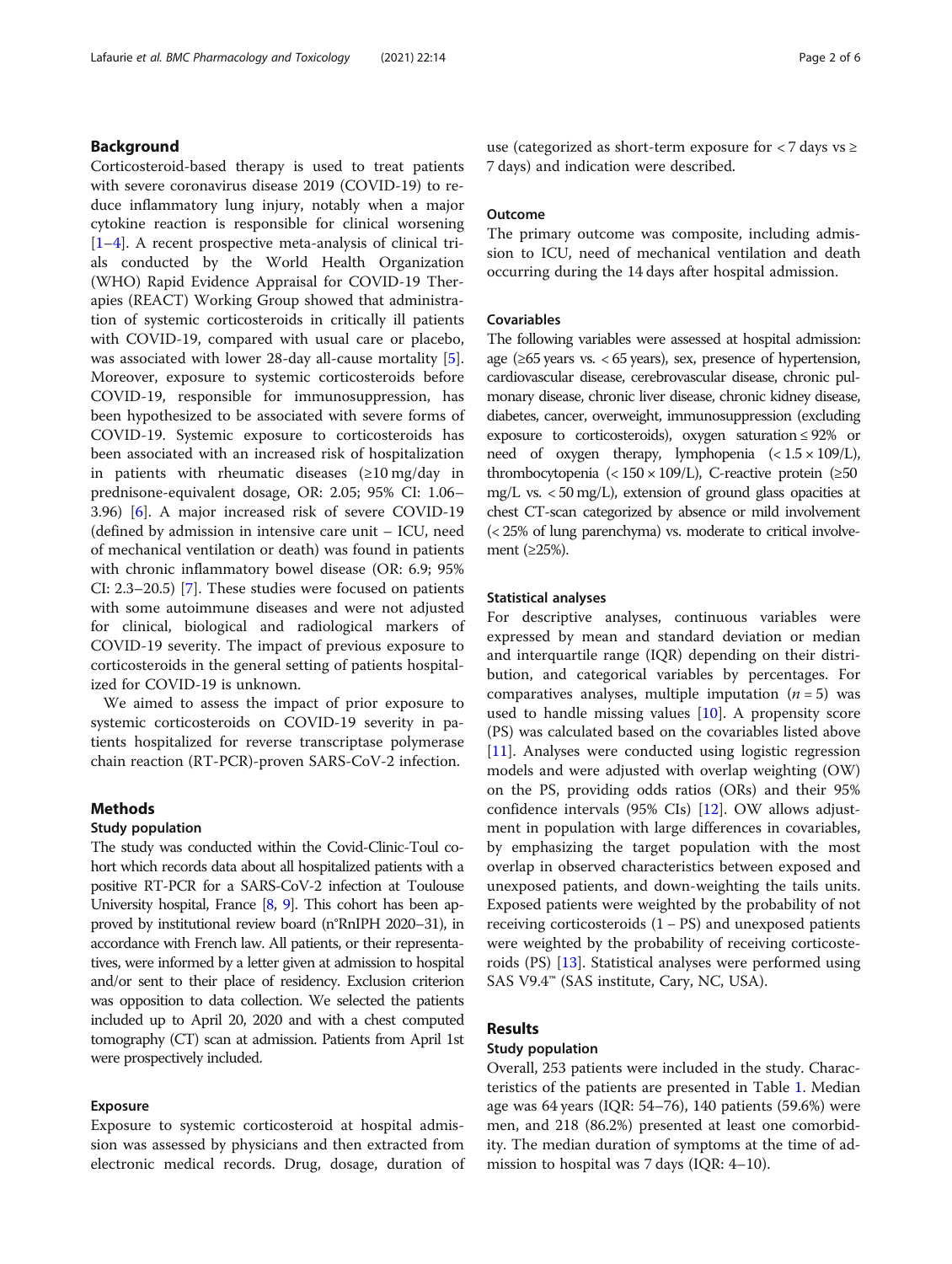# <span id="page-2-0"></span>**Table 1** Characteristics of the patients hospitalized for COVID-19 included in the study ( $n = 253$ )

|                                                                       | Total<br>$(n = 253)$ |                          | <b>Exposure to corticosteroids</b> | the first 14 days | Admission to ICU, mechanical<br>ventilation, or death during |
|-----------------------------------------------------------------------|----------------------|--------------------------|------------------------------------|-------------------|--------------------------------------------------------------|
|                                                                       |                      | <b>No</b><br>$(n = 236)$ | Yes<br>$(n = 17)$                  | No<br>$(n = 133)$ | Yes<br>$(n = 120)$                                           |
| Age (years)                                                           |                      |                          |                                    |                   |                                                              |
| Median (IQR)                                                          | $65(54 - 76)$        | 64 (54-76)               | 73 (62-82)                         | $62(50-75)$       | 68 (58-78)                                                   |
| $\geq 65$ years, n (%)                                                | 128 (50.6)           | 117 (49.6)               | 11(64.7)                           | 59 (44.4)         | 69 (57.5)                                                    |
| Sex                                                                   |                      |                          |                                    |                   |                                                              |
| Male, n (%)                                                           | 150 (59.3)           | 141 (59.7)               | 9(52.9)                            | 69 (51.9)         | 81 (67.5)                                                    |
| Female, n (%)                                                         | 103 (40.7)           | 95 (40.3)                | 8(47.1)                            | 64 (48.1)         | 39 (32.5)                                                    |
| <b>Comorbidities</b>                                                  |                      |                          |                                    |                   |                                                              |
| $\geq$ 1 comorbidity, n (%)                                           | 218 (86.2)           | 201 (85.2)               | 17 (100)                           | 111(83.5)         | 107 (89.2)                                                   |
| Overweight, (BMI: 25–30 kg/m <sup>2</sup> ), n (%)                    | 85 (36.2)            | 79 (35.6)                | 6(46.2)                            | 43 (36.1)         | 42 (36.2)                                                    |
| Obesity, (BMI $\geq$ 30 kg/m <sup>2</sup> ), n (%)                    | 68 (28.9)            | 65 (29.3)                | 3(23.1)                            | 28 (23.5)         | 40 (34.5)                                                    |
| Hypertension, n (%)                                                   | 102(40.3)            | 92 (39.0)                | 10 (58.8)                          | 46 (34.6)         | 56 (46.7)                                                    |
| Heart failure, n (%)                                                  | 10(4.0)              | 9(3.8)                   | 1(5.9)                             | 5(3.8)            | 5(4.2)                                                       |
| History of coronary disease, n (%)                                    | 24 (9.5)             | 20(8.5)                  | 4(23.5)                            | 9(6.8)            | 15(12.5)                                                     |
| History of cardiac surgery, n (%)                                     | 3(1.2)               | 2(0.9)                   | 1(5.9)                             | 2(1.5)            | 1(0.8)                                                       |
| History of cerebrovascular disease, n (%)                             | 16(6.3)              | 14(6.0)                  | 2(11.8)                            | 8(6.0)            | 8(6.7)                                                       |
| Diabetes, n (%)                                                       | 49 (19.4)            | 43 (18.2)                | 6(35.3)                            | 20 (15.0)         | 29 (24.2)                                                    |
| Chronic lung disease, n (%)                                           | 54 (21.3)            | 45 (19.7)                | 9(52.9)                            | 24 (18.1)         | 30 (25.0)                                                    |
| Chronic kidney disease, n (%)                                         | 23(9.1)              | 19(8.1)                  | 4(23.5)                            | 11(8.3)           | 12 (10.0)                                                    |
| Chronic liver disease, n (%)                                          | 2(0.8)               | 1(0.4)                   | 1(5.9)                             | 0(0)              | 2(1.7)                                                       |
| Malignancy, n (%)                                                     | 27 (10.7)            | 22(9.3)                  | 5(29.4)                            | 12(9.0)           | 15(12.5)                                                     |
| Immunosuppression, n (%)                                              | 20(7.9)              | 10(4.2)                  | 10 (58.8)                          | 8(6.0)            | 12 (10.0)                                                    |
| Time between first symptoms and hospital admission, median $(QR)^{a}$ | $7(4-10)$            | $7(5-10)$                | $4(2-4)$                           | $7(4-10)$         | $7(4-9)$                                                     |
| At hospital admission                                                 |                      |                          |                                    |                   |                                                              |
| Oxygen saturation $\leq$ 92% or need of oxygen therapy, n (%) $^a$    | 116 (46.2)           | 110 (46.8)               | 6(37.5)                            | 33 (25.0)         | 83 (69.8)                                                    |
| C-reactive protein level, $>$ 50 mg/L, n (%) $^a$                     | 129 (51.8)           | 122 (52.6)               | 7(41.2)                            | 53 (39.9)         | 76 (65.5)                                                    |
| Platelets count, < $150 \times 10^9$ /L, n (%) <sup>a</sup>           | 63 (25.3)            | 58 (25.0)                | 5(29.4)                            | 20 (15.3)         | 43 (36.4)                                                    |
| Lymphocytes, < $1.5 \times 10^9$ /L, n (%) <sup>a</sup>               | 185 (83.0)           | 173 (83.2)               | 12 (80.0)                          | 84 (74.3)         | 101 (91.8)                                                   |
| Chest CT-scan severity score                                          |                      |                          |                                    |                   |                                                              |
| Absence or mild, n (%)                                                | 44 (17.4)            | 42 (17.8)                | 2(11.8)                            | 27 (20.3)         | 17 (14.2)                                                    |
| Moderate, severe, or critical, n (%)                                  | 209 (82.6)           | 194 (82.2)               | 15 (88.2)                          | 106 (79.7)        | 103 (85.8)                                                   |
| Exposure to corticosteroids, n (%)                                    | 17(6.7)              |                          | 17 (100)                           | 7(5.3)            | 10(8.3)                                                      |
| Composite outcome, n (%)                                              | 120 (47.4)           | 110(46.6)                | 10(58.8)                           |                   | 120 (100)                                                    |
| Admission to ICU, n (%)                                               | 109(43.1)            | 102 (43.2)               | 7(41.2)                            |                   | 109 (90.8)                                                   |
| Mechanical ventilation, n (%)                                         | 61(24.1)             | 58 (24.6)                | 3(17.7)                            |                   | 61(50.8)                                                     |
| Death, n (%)                                                          | 19 (7.5)             | 14(5.9)                  | 5(29.4)                            |                   | 19 (15.8)                                                    |

Abbreviations: BMI body mass index, CT computed tomography, ICU intensive care unit, IQR interquartile range

<sup>a</sup>Missing data: body mass index,  $n = 18$ ; time between first symptoms and hospital admission, n = 2; oxygen saturation, n = 2; C-reactive protein, n = 2, platelets count,  $n = 4$ ; lymphocytes,  $n = 30$ 

# Exposure to corticosteroids

Seventeen patients (6.7%) were exposed to corticosteroids before hospital admission. Their characteristics are presented in Table [2.](#page-3-0) The most frequent corticosteroid was prednisone ( $n = 9$ ). Fifteen patients (83.3%) had an exposure to corticosteroids ≥7 days; indications were chronic inflammatory disease  $(n = 8)$ , solid organ transplantation ( $n = 4$ ) and malignancies ( $n = 4$ ). As compared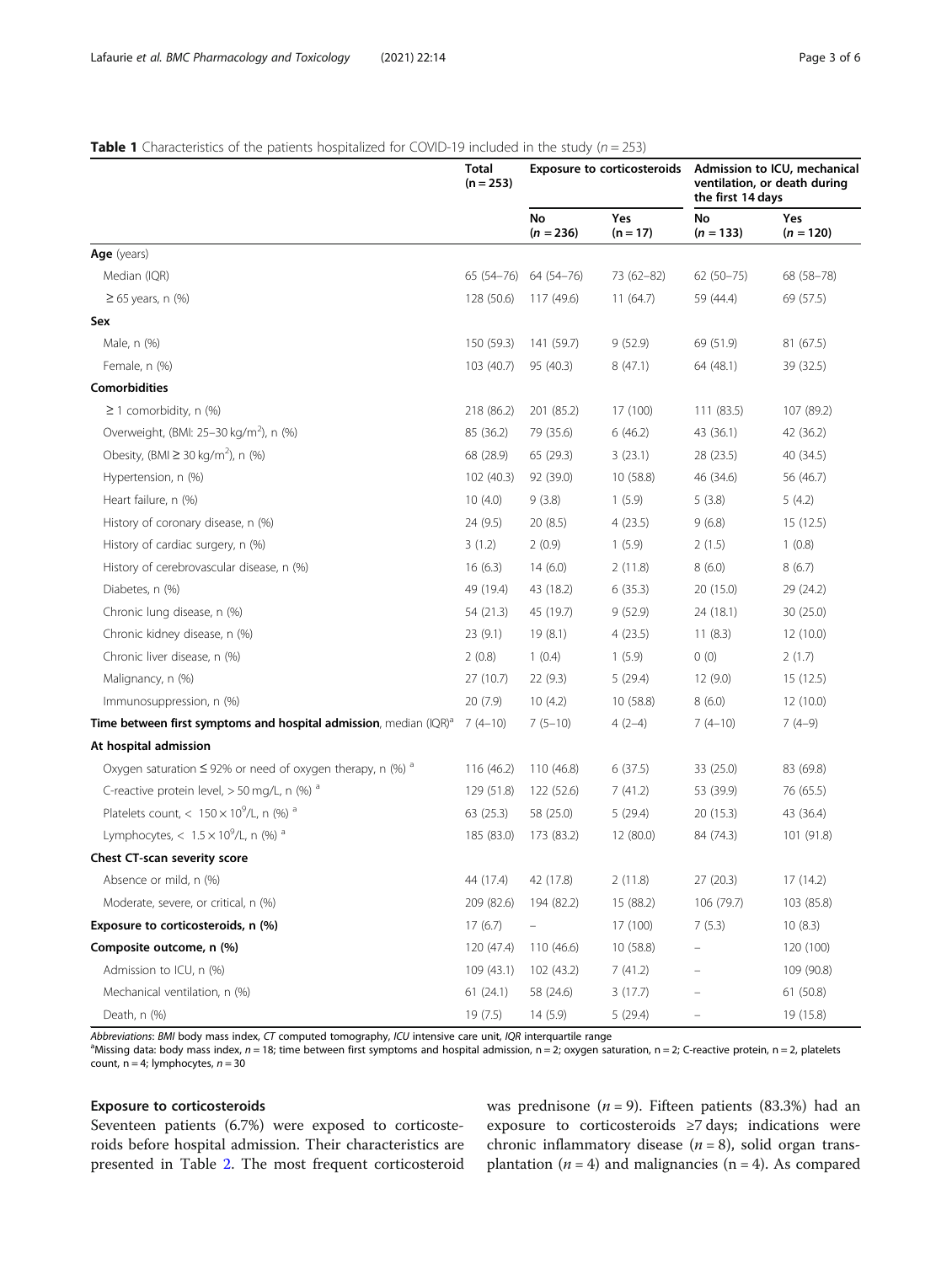<span id="page-3-0"></span>

|                                           |                         |                                                                  |                              |                              |               | Table 2 Characteristics of the patients exposed to corticosteroids included in the study                                       |                       |                                                                          |                                 |                                          |
|-------------------------------------------|-------------------------|------------------------------------------------------------------|------------------------------|------------------------------|---------------|--------------------------------------------------------------------------------------------------------------------------------|-----------------------|--------------------------------------------------------------------------|---------------------------------|------------------------------------------|
| Patient                                   | (years)<br>range<br>Age | Indication                                                       | Drug                         | dose,<br>Daily<br>ξq         |               | Duration Comorbidities                                                                                                         | finding<br>Clinical   | Biological<br>findings                                                   | Chest CT-scan<br>severity score | Outcome                                  |
| $\mp$                                     | $31 - 40$               | myeloma<br>Multiple                                              | Dexamethasone                | $\triangleq$                 | 3 months      | Overweight, cancer, multiple myeloma                                                                                           |                       |                                                                          | Moderate                        | $\frac{1}{2}$                            |
| $\sharp 1$                                | $61 - 70$               | Crohn disease                                                    | Prednisolone                 | $\lessapprox$                | Long-<br>term | Overweight, chronic lung disease, Crohn disease                                                                                | Need of<br>oxygen     | C-reactive protein<br>Lymphopenia,<br>1/pm0/2                            | Severe                          | ICU, mechanical<br>ventilation,<br>death |
| #3                                        | $81 - 90$               | Horton disease                                                   | Prednisolone                 | 2.5                          | Long-<br>term | Hypertension, coronaropathy, diabetes                                                                                          | VI<br>SaO2<br>92%     | thrombocytopenia,<br>C-reactive protein<br>Lymphopenia,<br>250 mg/L      | Severe                          | Death                                    |
| #4                                        | $71 - 80$               | Glioblastoma                                                     | Prednisone                   | $\geqslant$                  | 1 year        | Malignancy                                                                                                                     |                       | Lymphopenia                                                              | Moderate                        | Death                                    |
| #5                                        | $51 - 60$               | <b>Bronchitis</b>                                                | Prednisolone                 | $\odot$                      | 4 days        | Overweight, hypertension                                                                                                       |                       |                                                                          | Moderate                        | $\frac{1}{2}$                            |
| $\frac{9}{4}$                             | $06 - 18$               | Sarcoidosis                                                      | Prednisone                   | $\gtrsim$                    | 4 days        | Overweight, hypertension, sarcoidosis, sleep apnea                                                                             | $\vee$<br>SaO2<br>92% | C-reactive protein<br>$250$ mg/L                                         | Moderate                        | $\frac{1}{2}$                            |
| $\pm 7$                                   | $61 - 70$               | Renal transplant                                                 | Prednisone                   | $\mathsf{L}\cap$             | 7 years       | Overweight, hypertension, sleep apnea, diabetes, chronic<br>kidney disease, renal transplant                                   |                       | thrombocytopenia<br>Lymphopenia,                                         | Moderate                        | $\supseteq$                              |
| $\stackrel{48}{\scriptstyle\pm\atop\sim}$ | $41 - 50$               | transplant<br>Cardiac                                            | Prednisone                   | $\overline{5}$               | 11 years      | Cardiac surgery, cardiac transplant                                                                                            |                       |                                                                          | Absence                         | $\frac{1}{2}$                            |
| $\frac{6}{4}$                             | $06 - 18$               | Giant cell<br>arteritis                                          | Prednisone                   | $\sim$                       | 4 years       | Obesity, hypertension, heart failure, coronaropathy, sleep<br>apnea, chronic kidney disease, diabetes, giant cell<br>arteritis | SaO2 $\leq$<br>92%    | C-reactive protein<br>Lymphopenia,<br>$250$ mg/L                         | Moderate                        | ICU, Death                               |
| #10                                       | 100<br>$\frac{1}{6}$    | Lymphoma                                                         | Prednisolone                 | $\odot$                      | 8 months      | Chronic lung disease, diabetes, lymphoma                                                                                       |                       | Lymphopenia                                                              | Moderate                        | $\frac{1}{2}$                            |
| $\frac{1}{11}$                            | $21 - 30$               | Crohn disease                                                    | Prednisolone                 | 25                           | 5 months      | Immunosuppression                                                                                                              | $\overline{1}$        | C-reactive protein<br>$250$ mg/L                                         | Moderate                        | $\frac{1}{2}$                            |
| #12                                       | $71 - 80$               | adenocarcinoma<br>Oesophageal                                    | Betametasone                 | 0.4(30)<br>drops)            | 3 months      | Overweight, coronaropathy, sleep apnea, malignancy                                                                             |                       | thrombocytopenia<br>Lymphopenia,                                         | Moderate                        | $\supseteq$                              |
| #13                                       | $71 - 80$               | Renal transplant                                                 | Prednisone                   | $\cup$                       | 5 months      | Hypertension, chronic kidney disease, chronic liver<br>disease, diabetes, renal transplant                                     |                       | C-reactive protein<br>-ymphopenia,<br>$250$ mg/L                         | Moderate                        | ICU, mechanical<br>ventilation           |
| #14                                       | $61 - 70$               | Renal transplant                                                 | Prednisone                   | $\overline{5}$               | 2 years       | Hypertension, cerebrovascular disease, sleep apnea,<br>chronic kidney disease, renal transplant                                |                       | thrombocytopenia,<br>Lymphopenia,                                        | Moderate                        | ICU, mechanical<br>ventilation           |
| #15                                       | $71 - 80$               | Rheumatoid<br>arthritis                                          | $\stackrel{\triangle}{\geq}$ | $\stackrel{\triangle}{\geq}$ | 6 weeks       | Hypertension, rheumatoid arthritis                                                                                             | $\mathbf{I}$          | Lymphopenia                                                              | Moderate                        | $\frac{1}{2}$                            |
| #16                                       | $61 - 70$               | Sarcoidosis                                                      | Prednisone                   | 6.5                          | 1 year        | Obesity, hypertension, COPD, sarcoidosis                                                                                       |                       | -ymphopenia                                                              | Mild                            | ICU, death                               |
| #17                                       | $06 - 18$               | Dermatomyositis                                                  | Prednisone                   | $\gtrsim$                    | 1 month       | Hypertension, lung fibrosis, malignancy dermatomyositis                                                                        | Need of<br>oxygen     | thrombocytopenia,<br>C-reactive protein<br>Lymphopenia,<br>$1$ /pm $052$ | Severe                          | Death                                    |
|                                           |                         | Abbreviation: COPD chronic obstructive pulmonary disease, NA Not |                              |                              | available     |                                                                                                                                |                       |                                                                          |                                 |                                          |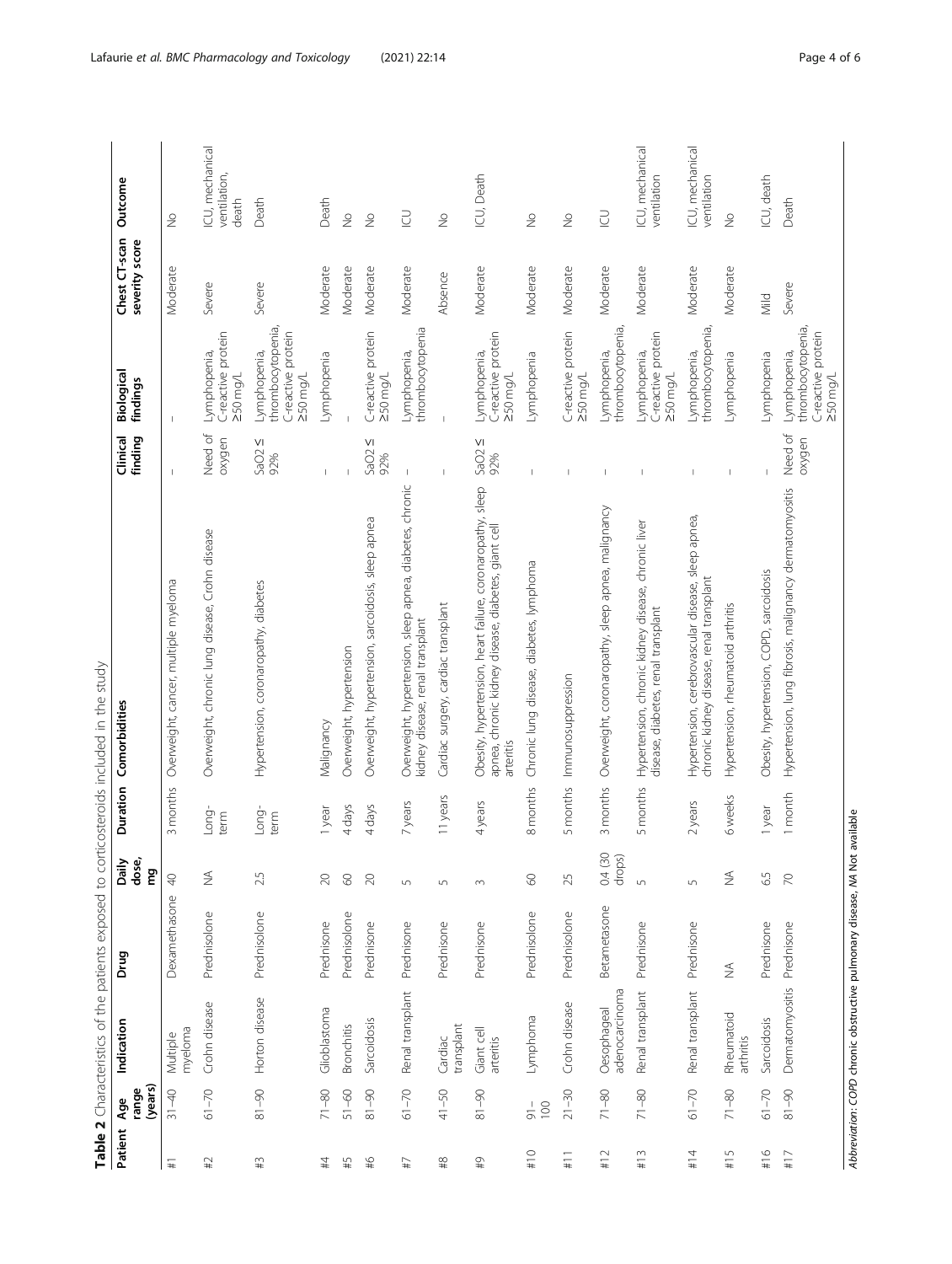markers of COVID-19 severity at hospital admission were comparable between the two groups (Table [1\)](#page-2-0).

roids were older ( $\geq 65$  years: 64.7% vs 49.6%), with a cause of immunosuppression (58.8% vs 4.2%), chronic lung disease (52.9% vs 19.7%) and hypertension (58.8% vs 39.0%). However, clinical, radiological, and biological

# **Outcome**

One hundred and twenty patients (47.4%) met the composite outcome during the first 14 days of hospitalization; 61 (24.1%) required mechanical ventilation and 19 (7.5%) died (Table [1](#page-2-0)). The median time between admission and outcome occurrence was 1 day (IQR: 0–3 days). Ten patients exposed to corticosteroids (58.8%), all with an exposure ≥7 days, met the composite outcome (Table [2](#page-3-0)).

# Comparative analyses

In the crude model, the OR of exposure to systemic corticosteroid at the time of admission to hospital with outcome occurrence was 1.64; 95% CI: 0.60–4.44. The PS distribution is presented in Supplementary Fig. S1. The PS was efficient in establishing balance for each covariable (data not shown). In the adjusted model with OW on the PS, the OR was 1.09 (95% CI: 0.65–1.83).

# Discussion

In this study, we found a trend for an increased risk of poor outcome in COVID-19 hospitalized patients in case of previous exposure to corticosteroid before hospital admission. However, after adjustment for potential confounders, we found no evidence for an increased risk. This result differs from the two previously quoted studies in patients with rheumatic disease or chronic inflammatory bowel disease [\[6,](#page-5-0) [7\]](#page-5-0). However, these were other settings, with no adjustment for other COVID-19 severity markers at the time of admission. Moreover, in the study conducted in patients with chronic inflammatory bowel disease, comorbidities were included quantitatively [\[7](#page-5-0)]. However, some comorbidities are expected to be more related with both exposure to corticosteroids and disease severity. That's why we included each comorbidity in the PS calculation. Of note, patients exposed to corticosteroids in our cohort had more frequently chronic lung disease, hypertension, and cause of immunosuppression only.

This study conducted in the Covid-Clinic-Toul cohort presented strengths. The cohort is a clinical cohort with most of the data prospectively collected. Exposure to systemic corticosteroids was exhaustively assessed for each patient. Missing values were very rare and handled by multiple imputation. Adjustment using OW on the PS provided risk estimation by minimizing confusion

bias due to important differences in the characteristics between exposed and unexposed patients.

Our study had several limitations. Data were restricted to a single hospital center. Only 6.7% ( $n = 17$ ) of the patients were exposed to corticosteroids before hospital admission. This low sample size limited the interpretation of the results. Therefore, we could have only detected a major effect of corticosteroids on unfavorable outcome. Subgroup analyses by corticosteroids dosage, duration of exposure, and indications cannot be conducted due to this low number of exposed patients. Of note, 8 of the exposed patients (47%) in our cohort had a daily prednisone equivalent dosage < 10 mg, which was not associated with an increased rate of hospitalization in the study in patients with rheumatic disease  $[6]$  $[6]$  $[6]$ . Because previous exposure to systemic corticosteroids is strongly associated with their indication and because subgroups analyses were not possible, results need to be interpreted cautiously. Finally, we cannot exclude the presence of unmeasured confounding factors like smoking. However, these factors are certainly related to comorbidities included in the PS and it is not clear whether they impact COVID-19 severity.

# Conclusion

Overall, this study provide some evidences for an absence of an increased risk of unfavorable outcome with previous exposure to corticosteroids in the general setting of patients hospitalized for COVID-19.

#### Abbreviations

CT: Computed tomography; ICU: Intensive care unit; OW: Overlap weighting; PS: Propensity score; RT-PCR: reverse transcriptase polymerase chain reaction

# Supplementary Information

The online version contains supplementary material available at [https://doi.](https://doi.org/10.1186/s40360-021-00480-3) [org/10.1186/s40360-021-00480-3.](https://doi.org/10.1186/s40360-021-00480-3)

Additional file 1: Figure S1. Propensity score distribution according to exposure to systemic corticosteroids prior to hospitalization by each imputation of missing data (5 imputations, panels A to E) in the study population (n=253). Blue bars: patients unexposed to systemic corticosteroids. Red bars: patients exposed to systemic corticosteroids.

#### Acknowledgments

The authors deeply thank Christophe Morin, Gaëlle Barencourt, Caroline Hurault-Delarue, Charlotte Vert and Julien Jacquot for their help in data acquisition and Isabelle Olivier for reglementary aspects.

#### Authors' contributions

M.L., A.S. and G.M. designed the study. M.L. carried out the data management, conducted the statistical analysis and wrote the manuscript. M.L., G. M-B., P.D., N.K., S.C., A.S., G.M. and the collaborators included in the "Covid-clinic-Toul investigators group" included the patients and participated to data collection. M.L., G.M-B., P.D., N.K., S.C., A.S., G.M. interpreted the results, critically reviewed the manuscript and gave final approval for submission. M.L., G.M-B., P.D., N.K., S.C., A.S., G.M. also had full access to all of the data (including statistical reports) in the study and can take responsibility for the integrity of the data and the accuracy of the data analysis.